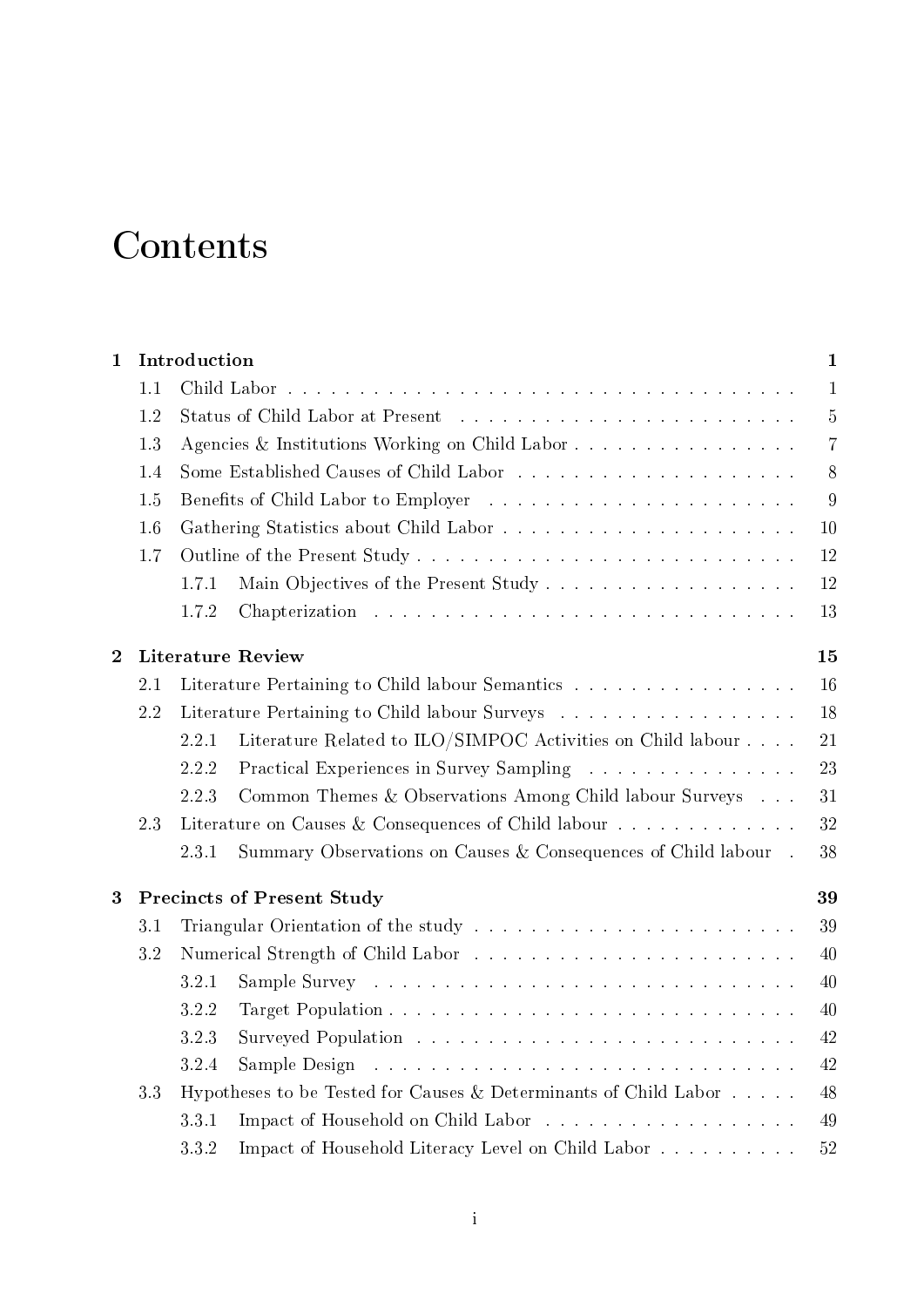|   |      | 3.3.3 |                                                                         | 53      |
|---|------|-------|-------------------------------------------------------------------------|---------|
|   |      | 3.3.4 |                                                                         | 55      |
| 4 |      |       | <b>Results &amp; Discussions</b>                                        | 59      |
|   | 4.1  |       | Development of an Estimator for Child Labor                             | 59      |
|   |      | 4.1.1 | Calculation of inclusion Probabilities $(\pi_i)$                        | 63      |
|   |      | 4.1.2 |                                                                         | 69      |
|   | 4.2  |       |                                                                         | 70      |
|   |      | 4.2.1 | Probability Distribution Associated with $\hat{Y}$                      | 70      |
|   |      | 4.2.2 |                                                                         | 75      |
|   |      | 4.2.3 | Variance & Standard Error of the Estimator                              | 77      |
|   |      | 4.2.4 |                                                                         | 82      |
|   | 4.3  |       | Numerical Estimate of the Child Labor in Lahore & Bahawalpur divisions. | 82      |
|   |      | 4.3.1 |                                                                         | 85      |
|   |      | 4.3.2 |                                                                         | 85      |
|   | 4.4  |       |                                                                         | 86      |
|   |      | 4.4.1 |                                                                         | 86      |
|   |      | 4.4.2 | Effect of Presence of Parents in Household                              | 91      |
|   |      | 4.4.3 |                                                                         | 96      |
|   | 4.5  |       |                                                                         | 99      |
|   |      | 4.5.1 | Household Literacy; Role of Literacy of Father in Child Labor           | $103\,$ |
|   |      | 4.5.2 | Household Literacy; Role of Literacy of Mother in Child Labor           | 105     |
|   |      | 4.5.3 | Household Literacy; Role of Literacy of Both Parents in Child Labor     | 106     |
|   |      | 4.5.4 | Role of Literacy of Household Head in Child Labor                       | 107     |
|   |      | 4.5.5 | School Factor; Distance From Schools & Child Labor                      | 110     |
|   |      | 4.5.6 | School Factor; Cost of Schooling & Child Labor                          | 112     |
|   | 4.6  |       |                                                                         | 115     |
|   |      | 4.6.1 | Role of Household Income in Child Labor Dynamics                        | 120     |
|   |      | 4.6.2 | Role of Amount of Debt in Child Labor Dynamics                          | 122     |
|   |      | 4.6.3 | Role of Source of Debt on Child Labor Dynamics                          | 125     |
|   |      | 4.6.4 | In a Nutshell                                                           | 126     |
|   | 4.7  |       |                                                                         | 127     |
|   |      | 4.7.1 | Gender Discrimination in Child Labor                                    | 127     |
|   |      | 4.7.2 |                                                                         | 129     |
|   |      | 4.7.3 |                                                                         | 131     |
|   |      | 4.7.4 | In a Nutshell                                                           | 133     |
|   | 4.8  |       |                                                                         | 133     |
|   | 4.9  |       |                                                                         | 140     |
|   | 4.10 |       | Profile of A Child Labor in Lahore & Bahawalpur divisions               | 147     |